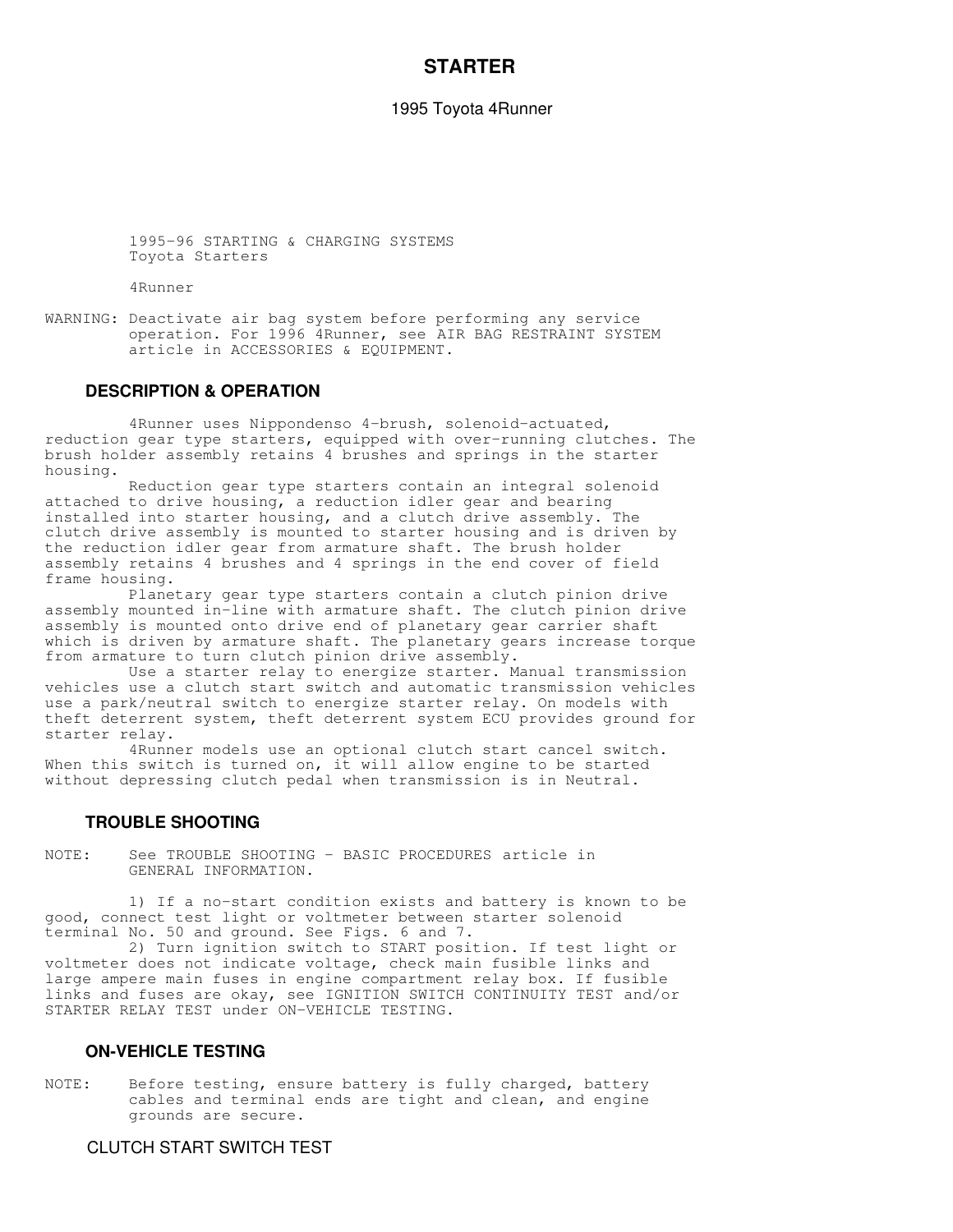1) Switch is located above clutch pedal on bracket. Disconnect wiring harness connector from switch.

 2) Connect ohmmeter probes to switch terminals. Depress clutch pedal. If continuity does not exist, adjust or replace clutch start switch. If continuity exists, check circuit to starter relay for open, and check starter relay. See STARTER RELAY TEST.

## CLUTCH START CANCEL SWITCH TEST

 1) Locate switch in left dash panel. Remove right lower instrument panel to access switch connector. Disconnect wiring harness connector from switch pigtail connector. See Fig. 1.

 2) Connect negative lead of ohmmeter to terminal No. 1. Ensure continuity does not exist between connector terminals No. 1 and 2, terminals No. 1 and 3, and terminals No. 2 and 3. Check operation of switch by connecting jumper wires from 12-volt battery. Connect positive lead to terminal No. 3 and negative battery lead to terminal No. 1.

 3) Using ohmmeter, ensure continuity does not exist between connector terminals No. 1 and 2 until switch button is pushed. When switch button is pushed, switch light should come on and continuity should exist. Disconnect battery and ensure continuity does not exit between terminals No. 1 and 2. If switch does not test as specified, replace switch.



Fig. 1: Identifying Clutch Start Cancel Switch Connector Terminals Courtesy of Toyota Motor Sales, U.S.A., Inc.

IGNITION SWITCH CONTINUITY TEST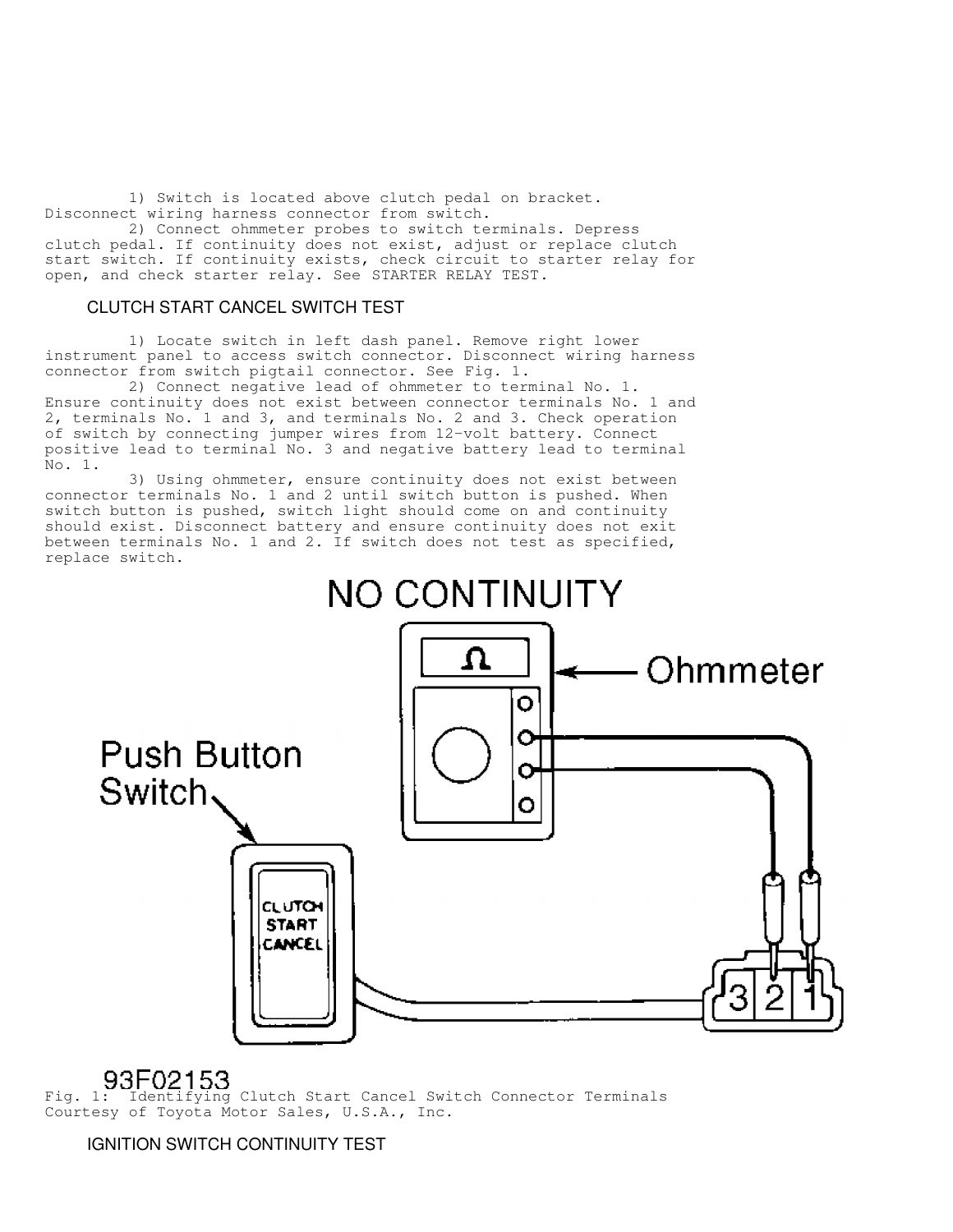WARNING: Deactivate air bag system before performing any service operation. For 1996 4Runner, see AIR BAG RESTRAINT SYSTEM article.

1995

 1) Disconnect negative battery cable. Removedriver's lower instrument panel cover. Remove upper and lower steering column covers if needed. Locate ignition switch wiring harness 8-pin connector. See Figs. 2-3.

 2) With ignition switch in LOCK position, there should be no continuity between any terminals. With ignition switch in ACC position, there should be continuity between terminals No. 2 and 3. With ignition switch in ON position, there should be continuity between terminals No. 1, 2 and 3, and between terminals No. 7 and 8.

 3) With ignition switch in START position, there should be continuity between terminals No. 1, 4 and 6, and between terminals No. 7 and 8. If continuity is not as specified, replace switch.





Fig. 2: Identifying Ignition Switch 8-Pin Connector (1995) Courtesy of Toyota Motor Sales, U.S.A., Inc.



**Fig. 3:** Identifying Ignition Switch 8-Pin Connector (1996) Courtesy of Toyota Motor Sales, U.S.A., Inc.

PARK/NEUTRAL SWITCH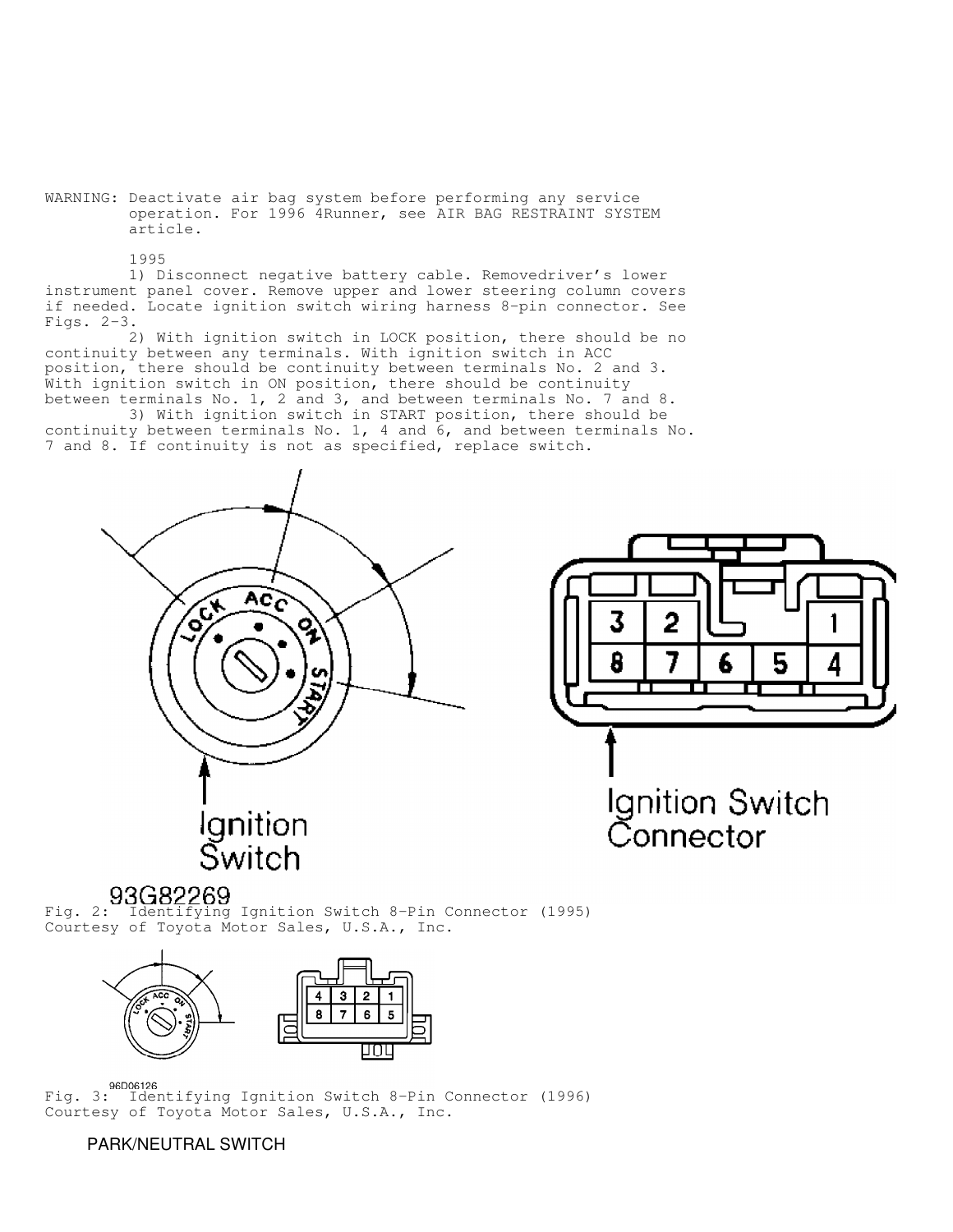NOTE: If vehicle will not start with shift lever in Park/Neutral position, verify correct park/neutral switch adjustment. If park/neutral switch is correctly adjusted, verify switch continuity.

#### Adjusting Park/Neutral Switch

 Locate park/neutral switch at transmission or transaxle. Loosen park/neutral position switch bolt(s) and verify shift selector is in "N" position. Align switch shaft groove with neutral basic line on switch. Hold switch in position and tighten bolt(s) to 108 INCH lbs. (12 N.m) on 4Runner.

Park/Neutral Switch Continuity Check

 Disconnect electrical connector from park/neutral switch at transmission or transaxle. Using ohmmeter, check for continuity at specified terminals with gearshift in proper positions. See Fig. 4. See PARK/NEUTRAL SWITCH CONTINUITY SPECIFICATIONS table. Replace switch if defective.

```
PARK/NEUTRAL SWITCH CONTINUITY SPECIFICATIONS
```

| Gearshift Position                                                                  | Continuity Between Terminals                                                                                                         |
|-------------------------------------------------------------------------------------|--------------------------------------------------------------------------------------------------------------------------------------|
| 1995<br>Park<br>Reverse<br>$\ldots$ "B" & "N",<br>Neutral<br>Drive<br>$\mathcal{L}$ | "C"<br>& PL<br>$\mathbf{u} \cup \mathbf{u}$<br>k RT.<br>"C"<br>$\kappa$ NT.<br>$\mathbf{u} \cup \mathbf{u}$<br>& DI.<br>யிய<br>& 2T. |
| Low<br>1996<br>Park<br>Reverse<br>Neutral<br>Drive<br>$\mathcal{L}$<br>T.ow         | யிய<br>. X T.T.<br>4 & 7<br>& 10<br>r 9<br>4<br>$\overline{2}$<br>$\mathcal{E}$<br>4<br>Δ<br>$\mathcal{L}$                           |



Fig. 4: Identifying Park/Neutral Switch Terminals (1995) Courtesy of Toyota Motor Sales, U.S.A., Inc.

# STARTER RELAY TEST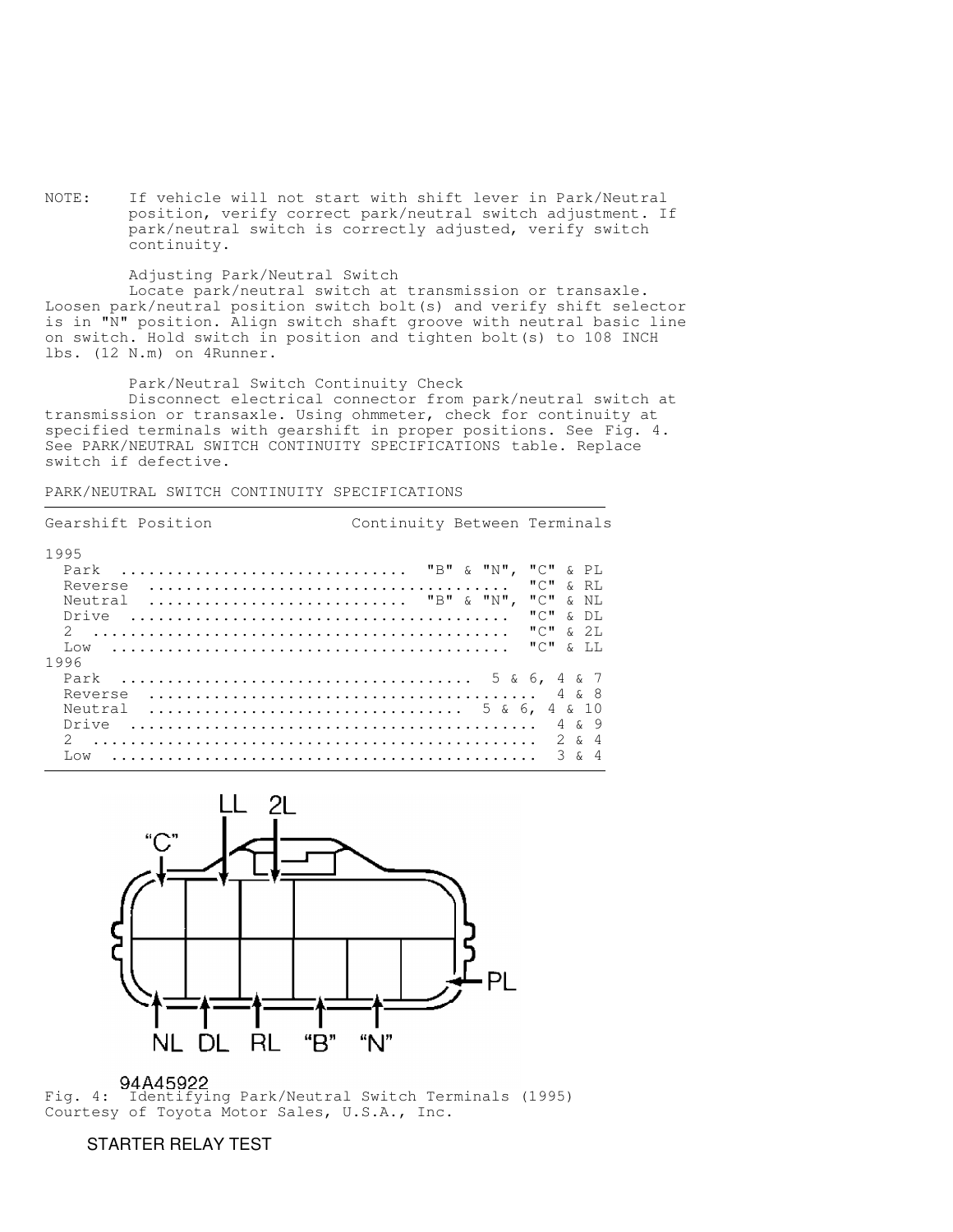1) Remove starter relay. On 1995 models, relay is located in middle of relay block No. 2, right side of engine compartment. On 1996 models, relay is located in left side of engine compartment. Using ohmmeter, verify continuity between relay terminals No. 1 and 2. See Fig. 5. Continuity should not exist between terminals No. 3 and 5. If continuity is not as indicated, replace relay.

 2) Check relay operation by applying battery voltage through terminals No. 1 and 2. See Fig. 5. Continuity should now exist between terminals No. 3 and 5. If relay does not test as indicated, replace relay.

**CONTINUITY NO CONTINUITY**  $\circ$ O 5 3 C  $\overline{2}$ 1 5 2 Ω ¢ o ö 5 Ohmmeter 3 ⊖  $\left( \mathrm{+}\right)$ Battery  $\overline{2}$ 

93A82271<br>Fig. 5: Testing Starter Relay Courtesy of Toyota Motor Sales, U.S.A., Inc.

## **BENCH TESTING**

### NO-LOAD TEST

CAUTION: DO NOT engage starter solenoid for more than 5 seconds during testing, or damage to coil winding will result.

NOTE: Starter type and kilowatt (kW) rating can be found on a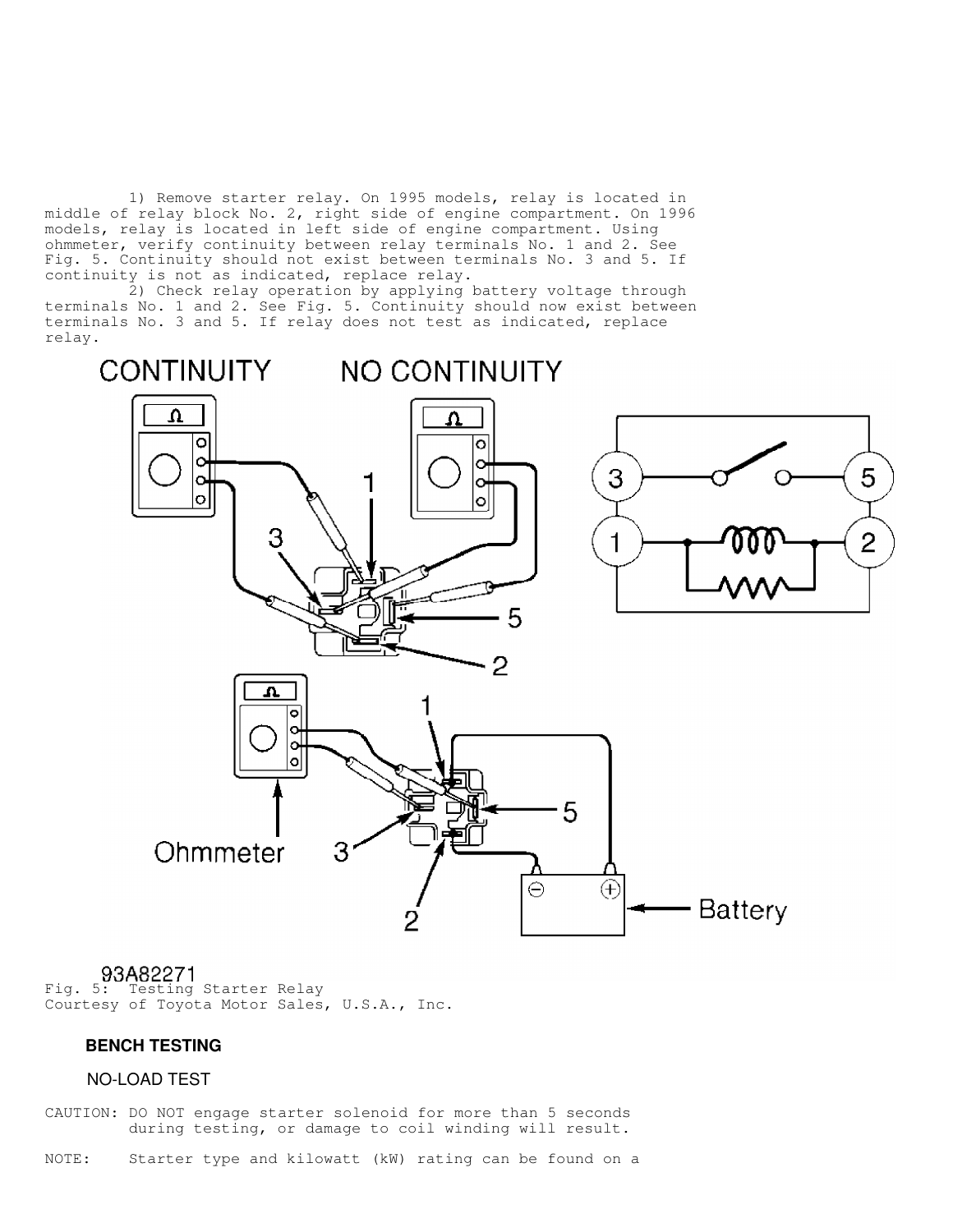metal label attached to side of starter.

 1) Remove starter. Connect ammeter in series between starter motor terminal No. 30 (battery terminal) and a fully charged 12-volt battery. Connect battery negative to starter case ground. See Figs. 6 and 7. Connect voltmeter to battery to observe voltage draw readings.

2) Connect remote starter or jumper wire to terminal No. 30 and to terminal No. 50 to engage starter. Starter drive pinion gear should extend quickly and spin smoothly. Verify starter amperage draw and battery voltage draw to be within specifications. See NO-LOAD TEST SPECIFICATIONS table. Replace starter if not within specification.



93 02164 Fig. 6: Testing Starter No-Load (Reduction Gear Type) Courtesy of Toyota Motor Sales, U.S.A., Inc.



Fig. 7: Testing Starter No-Load (Planetary Gear Type) Courtesy of Toyota Motor Sales, U.S.A., Inc.

NO-LOAD TEST SPECIFICATIONS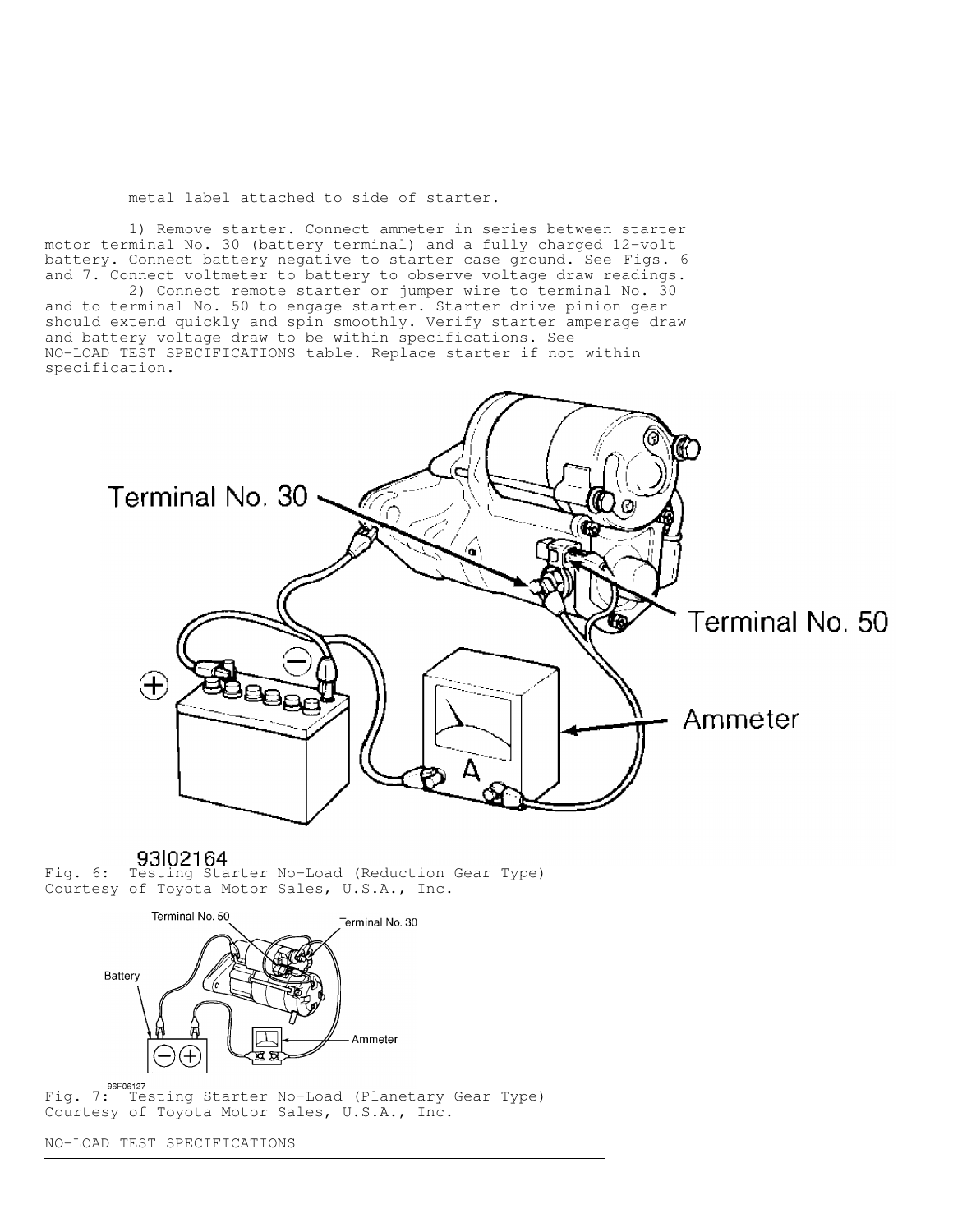| Application  |  | Max. Amps @ (Volts) |      | <b>RPM</b> |
|--------------|--|---------------------|------|------------|
| $1 \cap k$ M |  | 90(115)             | 3000 |            |

|  | $1.4 \& 1.6 \& W$ 90 (11.5)  3500  |  |  |
|--|------------------------------------|--|--|
|  | $1.8 \& 2.0 \& W$ 100 (11.5)  2500 |  |  |

## SOLENOID TESTS

CAUTION: DO NOT engage starter solenoid for more than 5 seconds during testing, or damage to coil winding will result.

#### Pull-In Coil Test

 Disconnect field coil lead from terminal "C". Connect jumper wires from negative battery terminal to terminal "C" and to starter housing. When wire is connected from positive battery terminal to terminal No. 50, clutch pinion gear should extend fully. See Figs. 8- 10. If clutch pinion gear does not move, replace solenoid. If clutch pinion gear does move, go to next test.

Hold-In Coil Test

 With battery connected as in previous test and clutch pinion gear still extended, disconnect jumper wire from starter terminal "C". See Figs. 8-10. Clutch pinion gear should remain extended. If clutch pinion gear does not remain extended, replace solenoid. If clutch pinion gear does remain extended, go to next test.

Drive Pinion Return Test

 Disconnect jumper wire from negative battery terminal to starter housing. See Figs. 8-10. Pinion gear should now retract. If it does not retract, replace solenoid.

### STARTER COMPONENT INSPECTION

Armature Coil

 1) Using ohmmeter, check for continuity between armature coil core and insulation between commutator segments. If continuity is present, replace armature. Check armature for shorts using a growler. Replace armature as necessary.

 2) Check for continuity between segments of commutator. If continuity is not present between any segment, replace armature.

#### Brushes & Springs

 1) Check brush length. If length is less than specification, replace brushes. See appropriate NIPPONDENSO STARTER SPECIFICATIONS table under STARTER SPECIFICATIONS.

 2) Check brush holders, springs, spring clip and insulation between positive and negative holders. Verify no continuity exists between positive and negative brush holders. Repair or replace components as needed.

#### Clutch Assembly & Gears

 1) Inspect teeth on pinion gear, idler gear and clutch assembly for wear or damage. If damaged, replace gear or clutch assembly and inspect flywheel ring gear for wear or damage.

 2) Inspect clutch pinion gear by rotating pinion gear. Depending on engine, pinion gear will rotate freely in one direction and lock when rotated in opposite direction. Pinion gear will lock in a counterclockwise direction. If necessary, replace clutch assembly.

NOTE: Starter type and kilowatt (kW) rating can be found on a metal label attached to side of starter.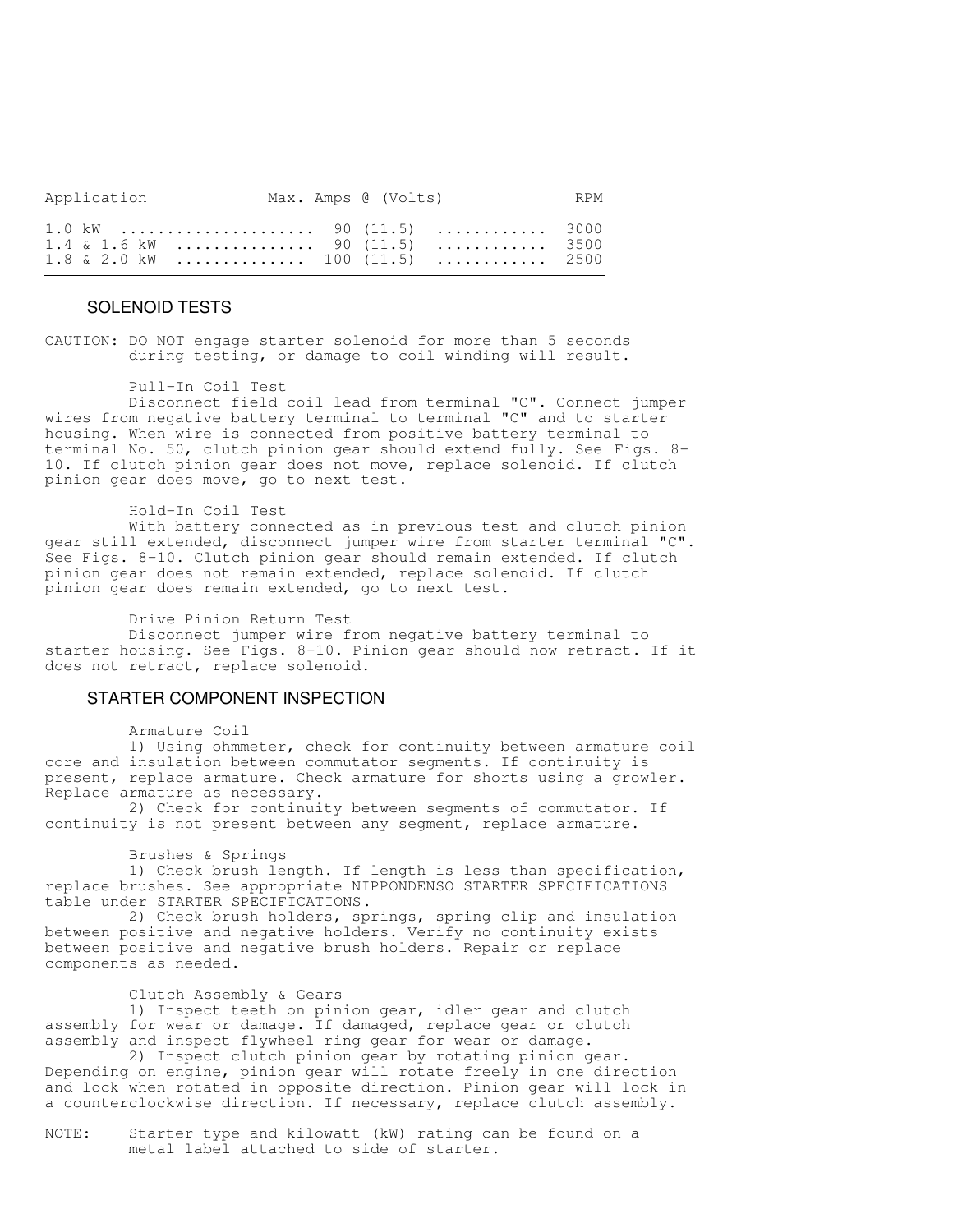#### Commutator

 1) If commutator surface is dirty or burnt, it can be cleaned with No. 400 grit sandpaper or on a lathe. If commutator runout (outof-round) is more than .002" (.05 mm), turn commutator on a lathe. Wear or cutting limit of commutator diameter is 1.06" (27 mm) for 0.8 kW starter, 1.14" (29.0 mm) for 1.0, 1.2, 1.4, 1.6 and 1.8 kW starter, and 1.34" (34 mm) for 2.0 kW starter. If commutator diameter is less than minimum, replace armature.

 2) Ensure undercut depth between commutator segments are clean, free of debris, and that edges are smooth. Minimum undercut depth is .008" (.20 mm). If undercut depth is less than minimum, use a hacksaw blade to correct to a depth of .008-.024" (.20-.60 mm).

Field Frame (Field Coil)

 Verify continuity between lead wire and field coil brush lead. If continuity is not present, replace field coil. Verify there is no continuity between field coil end and field frame. If continuity exists, replace or repair field frame.



Fig. 8: Testing Starter Solenoid Pull-In Coil Test Courtesy of Toyota Motor Sales, U.S.A., Inc.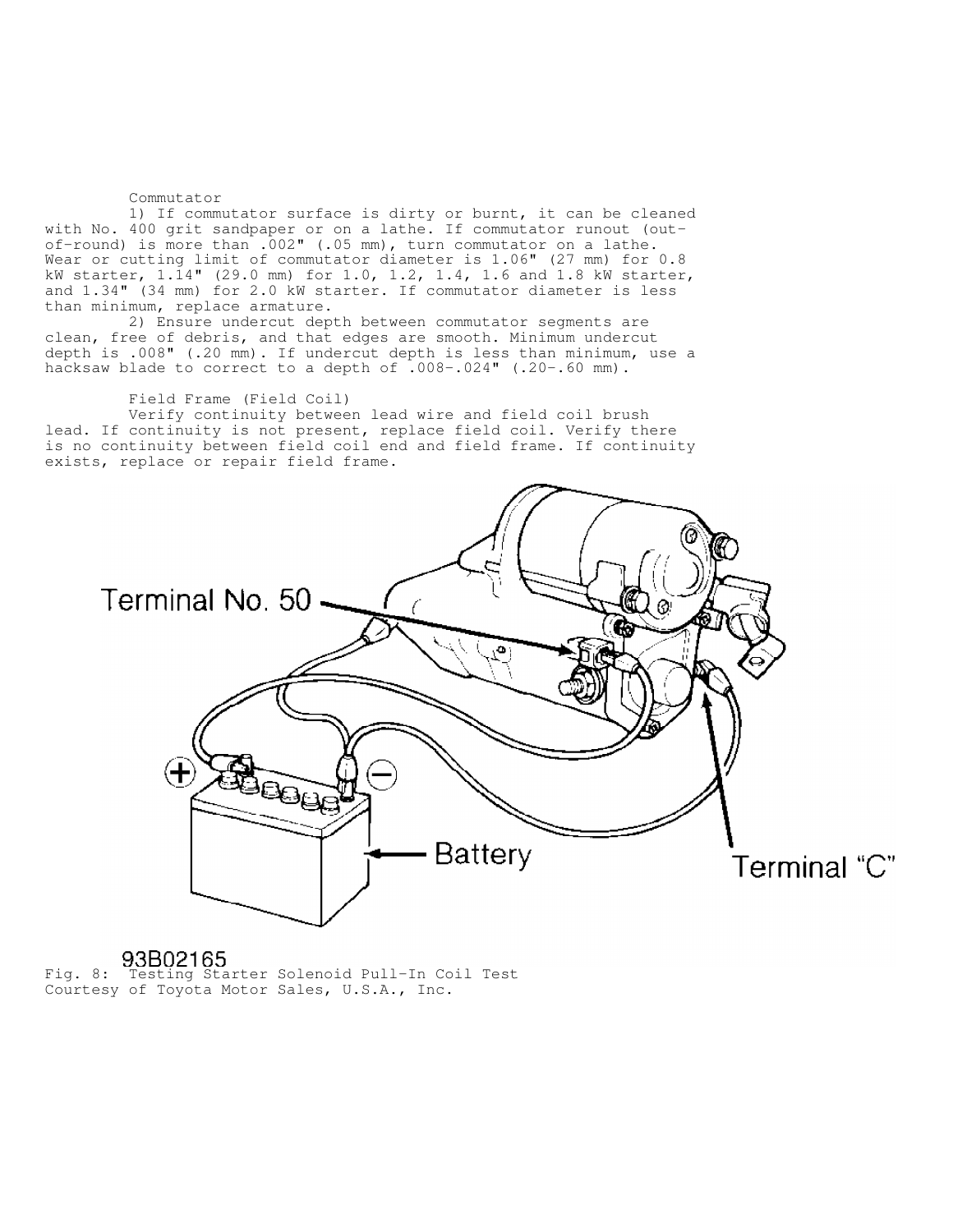

Fig. 9: Testing Starter Solenoid Hold-In Coil Test Courtesy of Toyota Motor Sales, U.S.A., Inc.



Fig. 10: Testing Starter Solenoid Drive Pinion Return Test Courtesy of Toyota Motor Sales, U.S.A., Inc.

# **REMOVAL & INSTALLATION**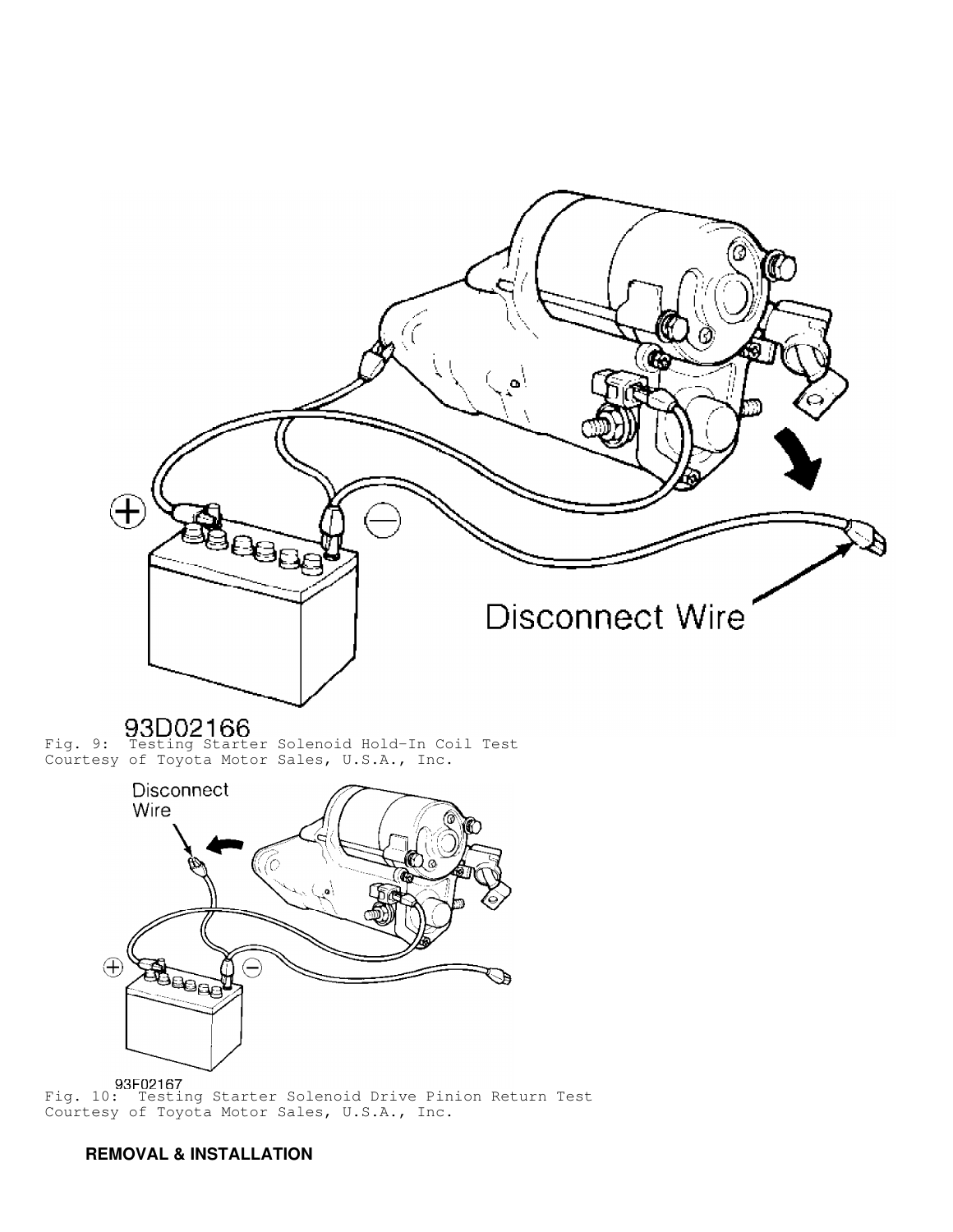## STARTER MOTOR

 Removal & Installation Disconnect negative battery cable and remove starter. To install, reverse removal procedure. See TORQUE SPECIFICATIONS.

# **OVERHAUL**

NOTE: Overhaul procedures are not available from manufacturer. For exploded views of starters, see Fig. 11.



<sup>92</sup>H01588<br>Fig. 11: Exploded View Of Gear Reduction Starter Courtesy of Toyota Motor Sales, U.S.A., Inc.

 **STARTER SPECIFICATIONS**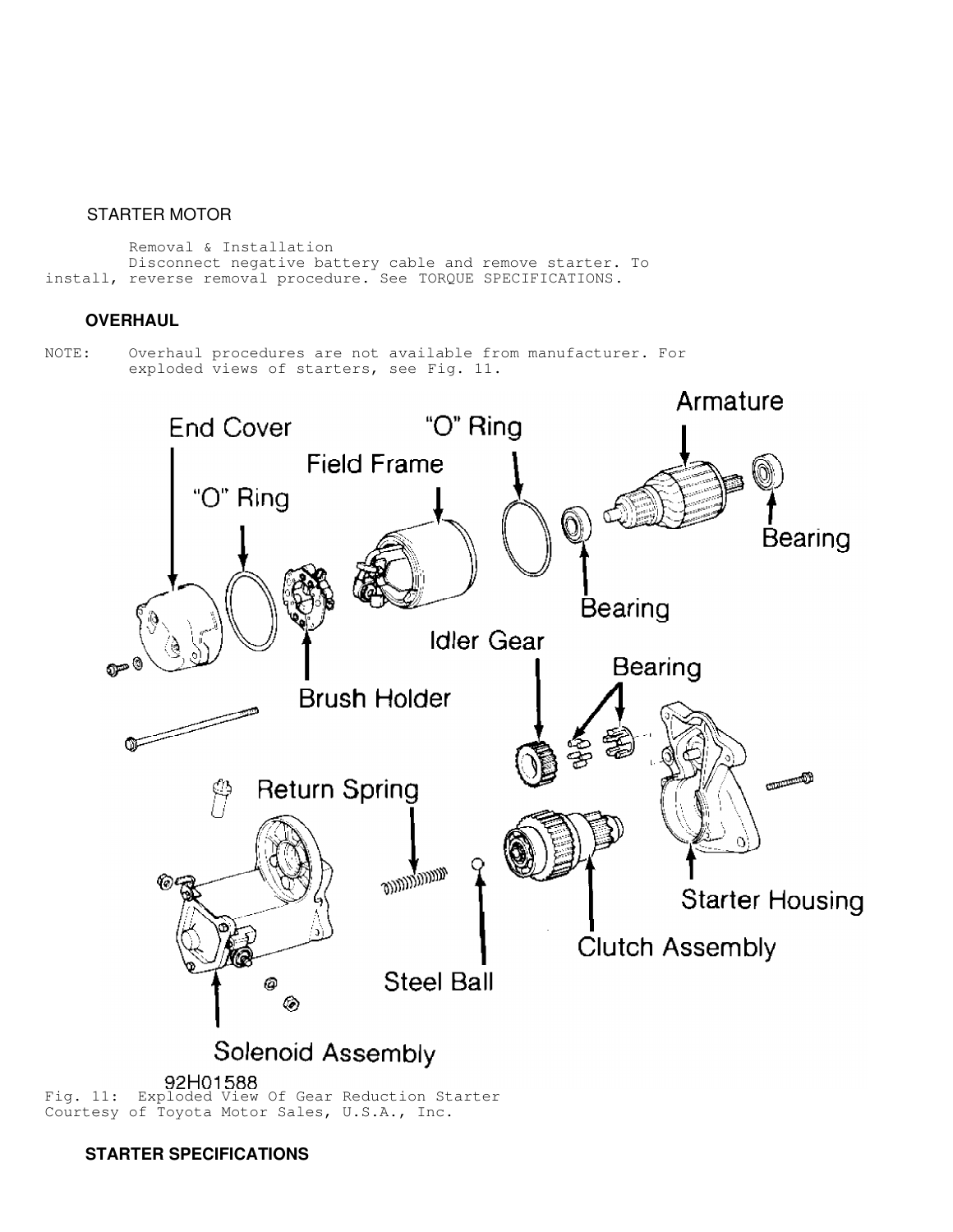### NIPPONDENSO STARTER SPECIFICATIONS (1995 MODELS)

| Application                                                                                                                                         | Specification                          |
|-----------------------------------------------------------------------------------------------------------------------------------------------------|----------------------------------------|
| Brush Minimum Length<br>Brush Spring Load                                                                                                           |                                        |
| 1.0, 1.4 & 1.6 kW  2.6-5.3 Lbs. $(12-24 N)$                                                                                                         |                                        |
| Commutator Minimum Diameter<br>1.0, 1.2, 1.4 & 1.6 kW  1.14" (29.0 mm)<br>$1.8 \& 2.0 \& 0 \cdots \cdots \cdots \cdots \cdots \cdots \cdots \cdots$ | $1.34$ " (34 mm)                       |
| Commutator Minimum Undercut Depth<br>Commutator Runout<br>Armature                                                                                  | $.008$ " (.2 mm)<br>$.002$ " (.05 mm)  |
| Core Runout<br>End Play                                                                                                                             | $.002$ " (.05 mm)<br>$.002$ " (.05 mm) |

,我们就会不会不会。""我们,我们不会不会不会,我们不会不会不会,我们不会不会不会不会。""我们,我们不会不会不会不会。""我们,我们不会不会不会不会。""我们

NIPPONDENSO STARTER SPECIFICATIONS (1996 MODELS)

| Application                                                                                         | Specification                                               |
|-----------------------------------------------------------------------------------------------------|-------------------------------------------------------------|
| Brush Minimum Length                                                                                |                                                             |
| 1.4 & 1.6 kW<br>$1.8 \& 2.0 \& 0 \dots \dots \dots \dots \dots \dots \dots \dots \dots \dots \dots$ | $.394"$ (10.0 mm)<br>$.394"$ (10.0 mm)<br>$.354$ " (8.5 mm) |
| Brush Spring Load                                                                                   |                                                             |
| $1.8 \& 2.0 \& 0 \& 0 \quad \cdots \cdots \cdots \cdots \cdots \cdots$                              | $2.7-6.2$ Lbs. $(13-28$ N)                                  |
| Commutator Minimum Diameter                                                                         |                                                             |
| 1.0, 1.2, 1.4 & 1.6 kW  1.14" (29.0 mm)<br>1.8 & 2.0 kW                                             | $1.34$ " (34 mm)                                            |
| Commutator Minimum Undercut Depth                                                                   | $.008$ " (.2 mm)                                            |
| Commutator Runout                                                                                   | $.002$ " (.05 mm)                                           |
| Armature                                                                                            |                                                             |
| Core Runout                                                                                         | $.002$ " (.05 mm)                                           |
| End Play                                                                                            | $.002$ " (.05 mm)                                           |

# **TORQUE SPECIFICATIONS**

TORQUE SPECIFICATIONS

| Application | Ft. Lbs. (N.m)                  |  |
|-------------|---------------------------------|--|
|             | Starter Mounting Bolts  29 (39) |  |

# **WIRING DIAGRAMS**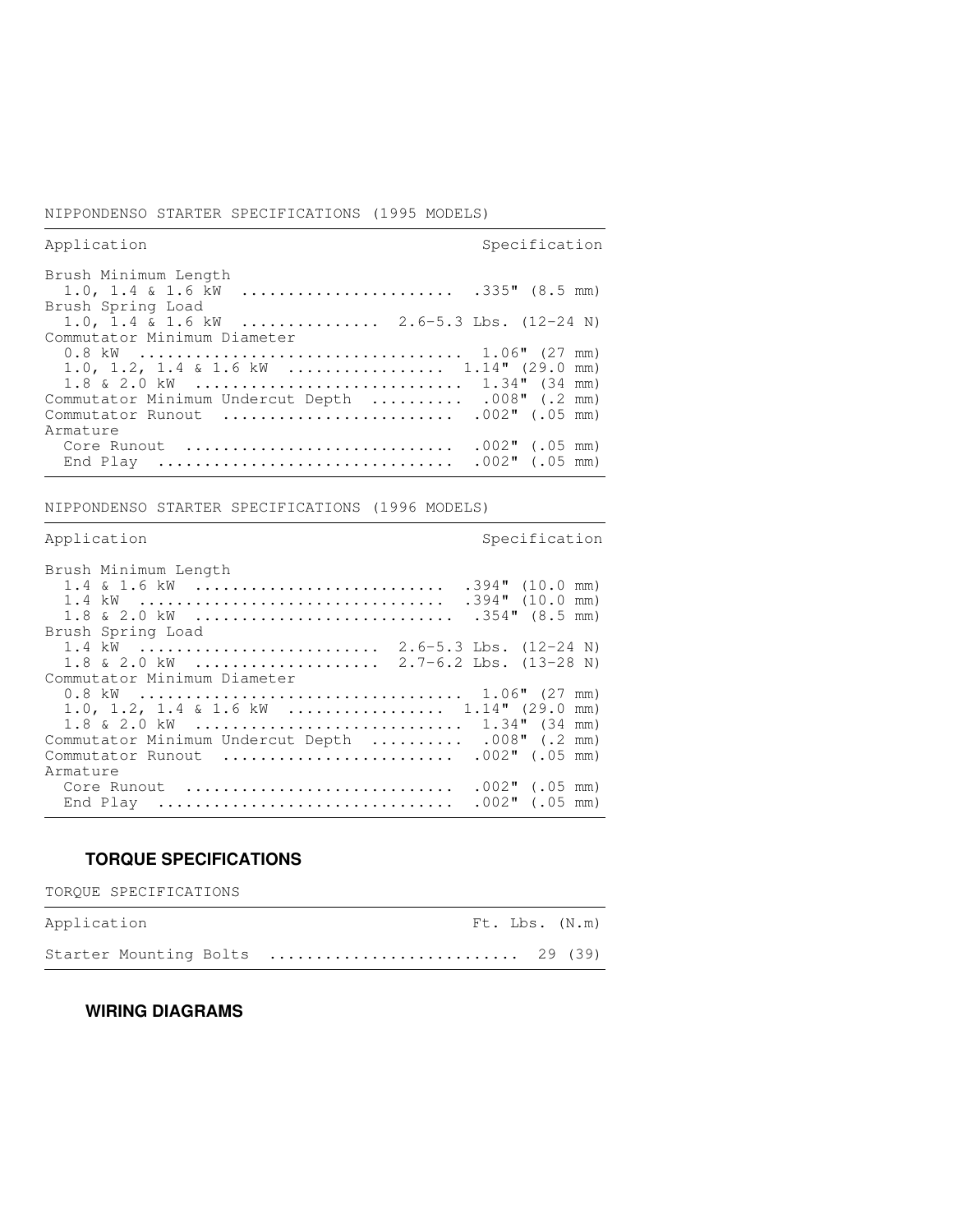

Fig. 12: Starting System Wiring Diagram (1995)